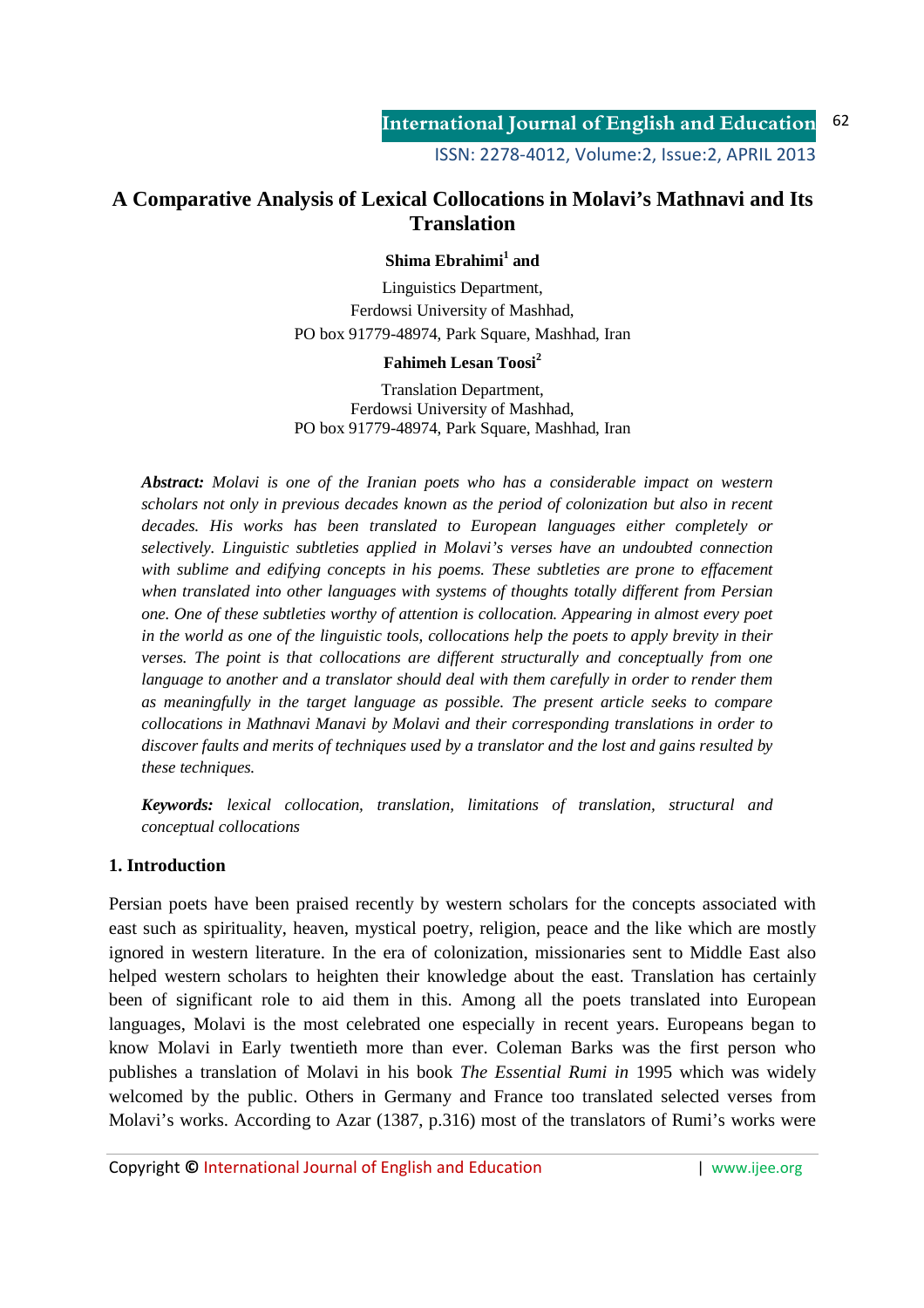religious figures. Therefore, it is expected that different religious views put obstacles in the way of these translators to have an exact understanding of Molavi's works. Azar states that the translations and most of what quoted from Molavi are either incomplete or lack the perfect legitimacy they require to have.

There are repeating concepts in verses of Rumi which has attracted translators' attentions. Among them are spiritual love, sublime wisdom, pantheism, respecting all religions and attention to a diversity of traditions. These concepts form the very foundation of Molavi's works and are obvious in all levels of his language including collocations. In this article a sample of his verses displaying these ideas is presented and the difficulty of translating related collocations is studied.

Translation of poetry has grabbed attention of many scholars of translation studies and the debate over translatability and untranslatability of poems as a form of language in which form and function is intermingled is still going. One of the problems when dealing with translation of poetry is due to the application of linguistic tools in a way that is totally different from the way speakers use their language. These linguistic tools are different from language to language and culture to culture. Collocations as one of these tools and should be dealt with carefully when translated into another language.

# **2. Review of the literature**

# **2.1. The concept of collocation**

Semantic relations are one of the universals which exist between groups in every language. Those groups and words which are closely related in terms of semantic relations can be used together or in some cases can be used interchangeably (Afrashi, 2002, p.18). Collocation is one of these kinds of semantic relations which is a kind of relationship among the words and makes it possible to predict the next word when seeing one of a pair. Collocational relations are the kind of relations that each unit of language possesses due to its combination (as a syntactic unit or a construct) with other units at the same level. Collocational relations are concerned with the way words appear together and being aware of this point is a substantial part of understanding them in text as well as translating them.

J. R. Firth is the first person who discusses the matter of collocation in his semantic theory and he is considered as the one who coined the term "collocation". He states that using the word "meaning" is related to a general rule based on which every word is a new one when appearing in a new context (Firth, 1975, p. 190). This view of Firth has been generated from Malinowski's opinion in based on which the meaning of linguistic forms should be explained according to their situational context. He believes that meaning of collocations is a type of abstraction at the level of collocating and is not directly related to conceptual or ideal approach to the meaning of words (Meshkatodini 1994, pp.112-193).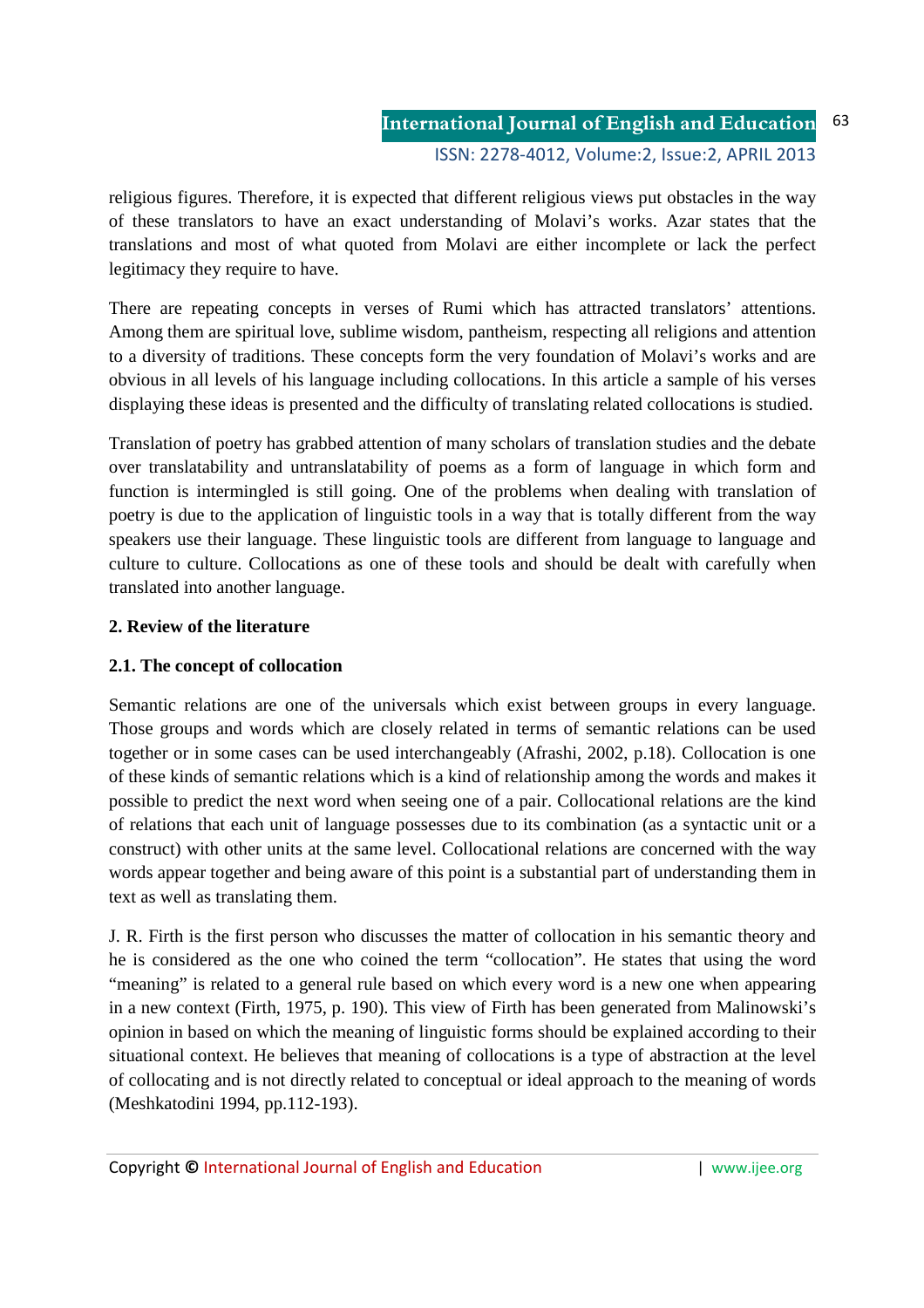### **2.2. Structure of collocations**

Haussmann (1984) calls collocations "Binary word combinations" in which one word as the base has an independent meaning and the other word is the collocate obtaining its meaning from collocating with the other word. He classifies types of collocations according to the syntactic category of their elements. He believes, however, that syntactic features alone cannot distinguish collocations from free combination and idioms and a semantic criterion is required for this (Haussman, 1989). He also believes that collocation is placed between two levels of free combinations and idioms. This semi-combinational meaning of collocations causes Hausmann to know them as "bound collocations" (Heid, 1994, pp. 232-233)

Brown (2006) cites Sinclair stating that collocation is a meaningful concurrence of two or more words in the word chain with a frequency of appearing much more than expected and closer than lexical relations in situational context recognition of whose units is possible with the aid of a long text. It means that meaning is created with the choice of two or more words together at the same time (Brown 2006, p.597)

#### **2.3.The role of collocations in translation**

Several researches have been carried on the subject of collocations in translation. According to Newmark (1988, p.46) difficulty in translation of collocations is due to two major reasons; first, there is only an arbitrary relation between components of a collocation and its meaning and second, at least one of these components has secondary meaning.

Baker (1992, pp. 74-60) likewise refers to the arbitrary relation between elements of a collocation and the whole meaning of it. She believes that "there is no such thing as impossible collocations" and the reason is that words are gathered together and create collocations and it is an ongoing process which exists naturally in any language. She also mentions that the difficulty of translating collocations lays in the fact that the collocational patterning of source and target language are different. The following are the most common pitfalls she mentions that a translator may face when translating collocations; the engrossing effect of source text patterning, misinterpreting the meaning of a source language collocation, the tension between accuracy and naturalness, culture-specific collocations and marked collocations in the source text.

Shahriari is among the Iranians who have studied collocational restrictions. She has examined different types of corresponding collocations in languages (Shariari, 1997). The result of her research shows that these studies are fruitful in the field of translation in terms of producing standard and nonstandard combinations.

Ghayumi carries a similar research titled "role of collocations in translation" and concludes that well-formed combinations in chains of words may become ill-formed when translated into target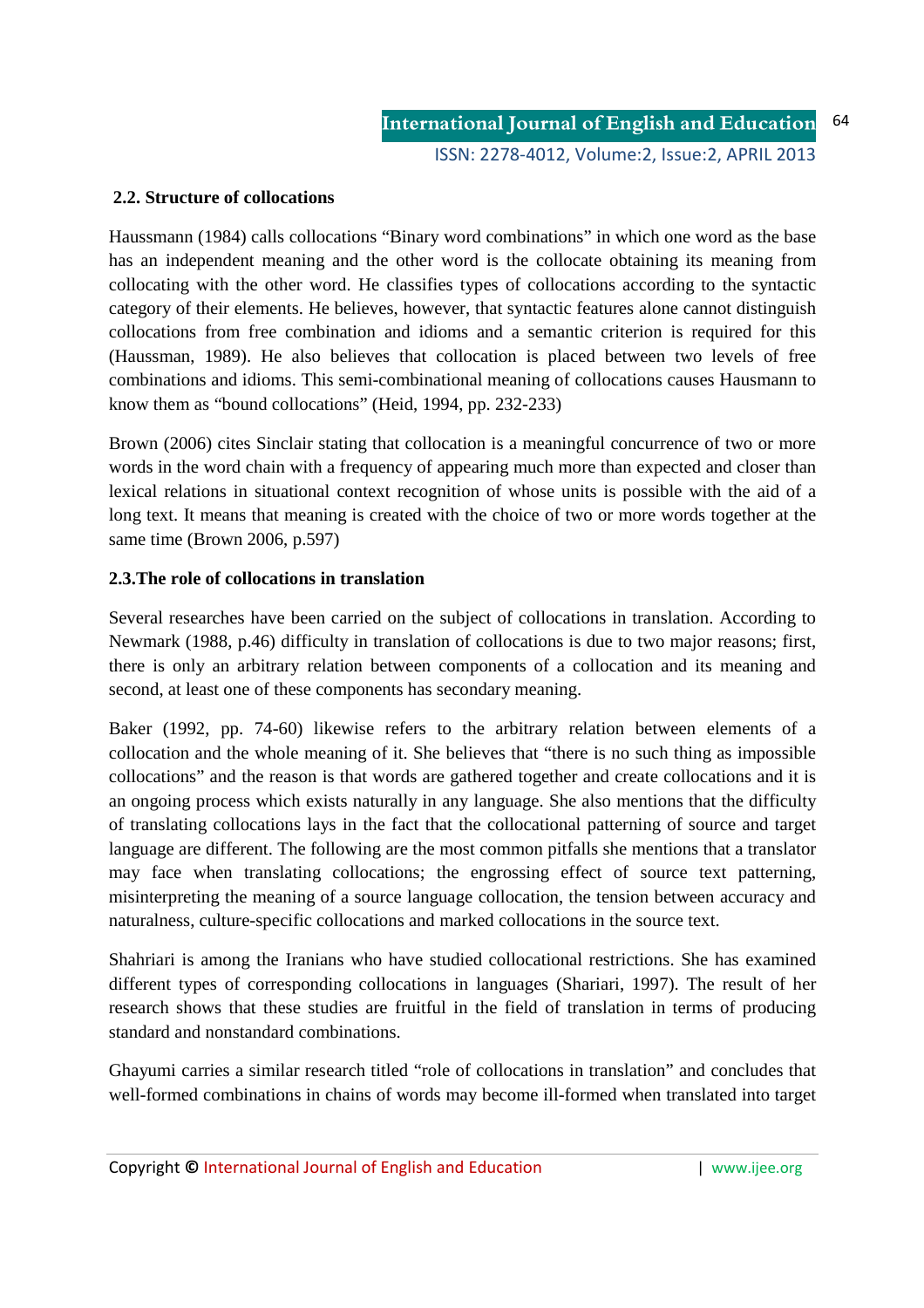language and this abnormality in lexical combination is due to semantic-structural differences between source and target languages. (Ghayumi 2004, p.65)

### **3. Analysis of the data**

One way to analyze collocations is to collect a proper language corpus. Yet, to use corpus based study of collocations requires considering limitations of the method which depends on the quantitative mass of the corpus. Therefore, based on the type and nature of the corpus it is possible to present a diversity of explanations. So, it is of great importance to refer to valid sources in collection of the data when using this method. In order to assure the validity the collected data, all the collocations of chapter 6 of Mathnavi with 3693 verses have been gathered and compared to the translation of the work.

### **3.1.Collocations related to religious context**

In these collocations some references exist to prophets and Quranic allegories related to them in addition to some Islamic traditions or any other word which has originated from religious views. When these words are collocated with other words it is expected that the whole collocation gains a secondary meaning which makes them even more difficult to translate. After examining these kinds of collocations it is revealed that most of these combinations have one of these patterns; noun+ noun or noun+ adjectives. Either the adjective or the noun or both allude to religious views.

Molavi, having a rich body of knowledge from Islam and Quran, has made use of these references. The poet's intention is to transfer religious messages in a delicate way with a higher degree of effectiveness. In most cases there is an interval between the components of collocations. The following is some of the examples of this type of collocations used in Mathnavi:

صد مثل گو از ی*ی* تسخر بتاخت  **ح ار د -**

**PF<sup>1</sup> :** Nuh ?andar bâdiye kašti besâxt sad masal gu ?az peye tasxar betâxt

**CT<sup>2</sup>**: Noah built an Ark in the desert: a hundred speakers of parables ran up to ridicule (him)

 ن ر ار  ا ر ق اد در و

**PF:** čon resid ?andar sabâ ?in nur-e šarq qalqali ?oftâd dar belqeis-o xalq

**CT:** When this orient light (from Solomon) reached Saba, a tumult arose in Bilqis and brag in account of it.

<sup>-</sup>1 Phonetic Form

<sup>&</sup>lt;sup>2</sup> Couplet Translation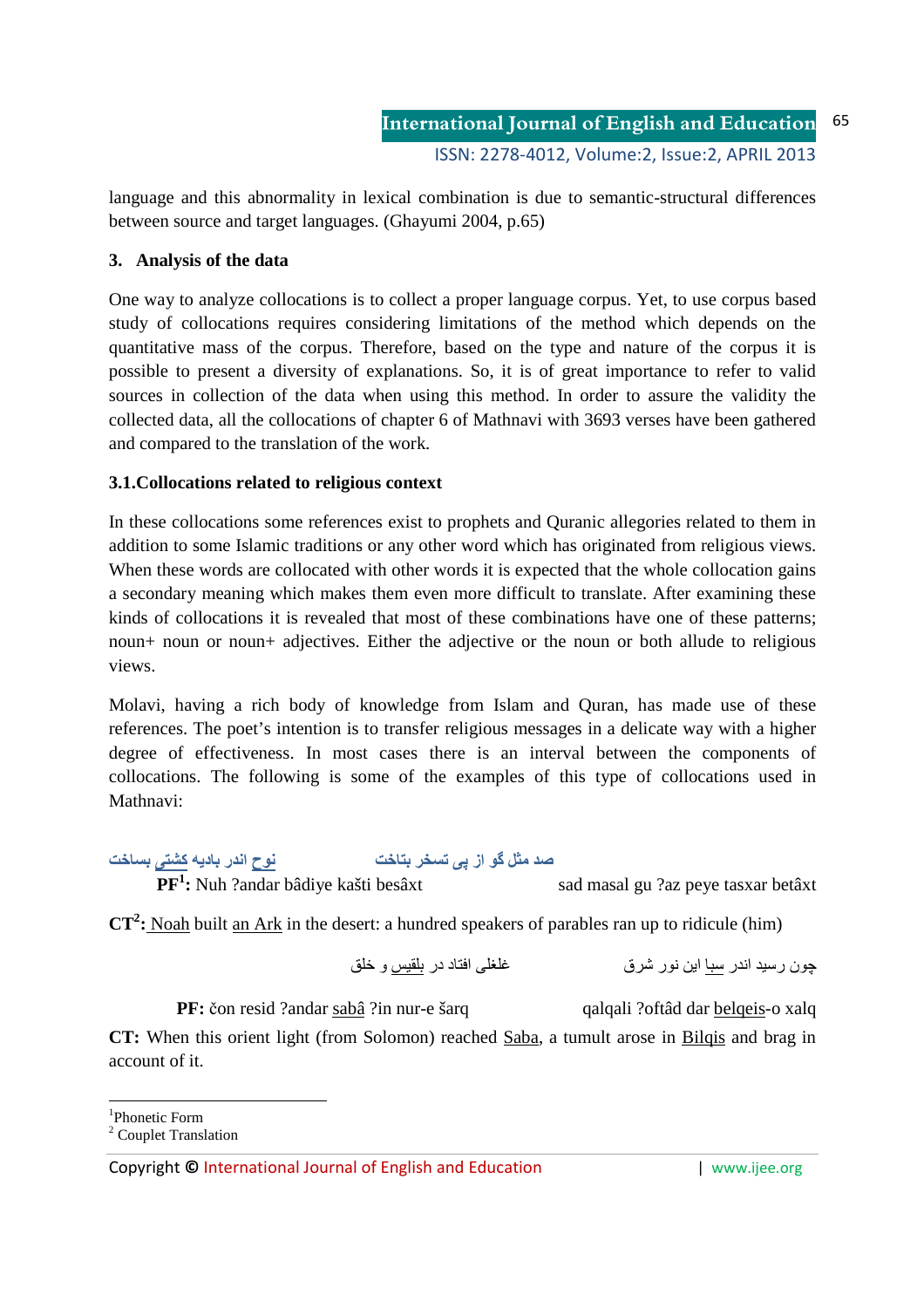#### **International Journal of English and Education** 66

ISSN: 2278-4012. Volume: 2. Issue: 2. APRIL 2013

لشكر بلقيس آمد در نماز اي سليمان مسجد اقصبي بساز

PF: ?ey Soleimân masîed-e ?aqsâ besâz

lašgar-e belgeis ?âmad dar namâz

CT: (God said) "O Solomon, build the Farther Mosque: the army of Bilgis has come into (has adopted) the (ritual) prayer."

It is obvious in the above verses and their translations that when an interval happens between the parts of a collocation. Word for word translation is the easiest means to transfer the meaning and no problem may be caused in the way of understanding of them

سيصدو نه سال آن اصحاب كهف مستخدم بيششان يك روز بي اندوه و لهف

PF: Sisad-o noh sâl ?ân ?ashâb-e kahf Pišešân vek ruz bi ?anduh-o lahf CT: The three hundred and nine years of the Men of the Cave seemed to them one day (that passed) without grief and woe

Due to the fact that the meaning of a collocation cannot be perceived through understanding the meaning of individual vocabularies which constructed the collocation, a translator cannot transfer the collocation's message through a literal translation. For example, in the aforementioned line, "?ashâb-e kahf" is a collocation which has been translated as "the Men of the Cave". But, "?ashab" carries some specific semantic features like "friendship" or "other positive connotations" which "men" does not imply. Probably, "fellow" can be a better equivalence for "?ashâb"

# 3.2. Semantic collocations

# 3.2.1 Antonymy and Synonymy

In this type of collocations, similar or different semantic relationships which exist between two vocabularies and cause synonymy or antonymy are of considerable importance. These collocations are mostly fixed in colloquial speech and so associated that mentioning one of the words can remind us of the other word. They can be also alleged as corresponding collocations which are the consequence of their close relations and correspondences. In semantic collocations, two juxtaposed vocabularies are mostly nouns and adjectives. In other words, two words that are grouped are often nouns or adjectives, and owing to their synonymy, their grammatical categories should be the same.

جون نباشد روز و شب یا ماه و سال کے بود سیر ی و بیر ی و ملال؟

PF: čon nabâšad ruz-o šab yâ mâh-o sâl key bovad siri-o piri-o malâl?

CT: When there is no day and night and month and year, how should there be satiety and old age and weariness?

Copyright © International Journal of English and Education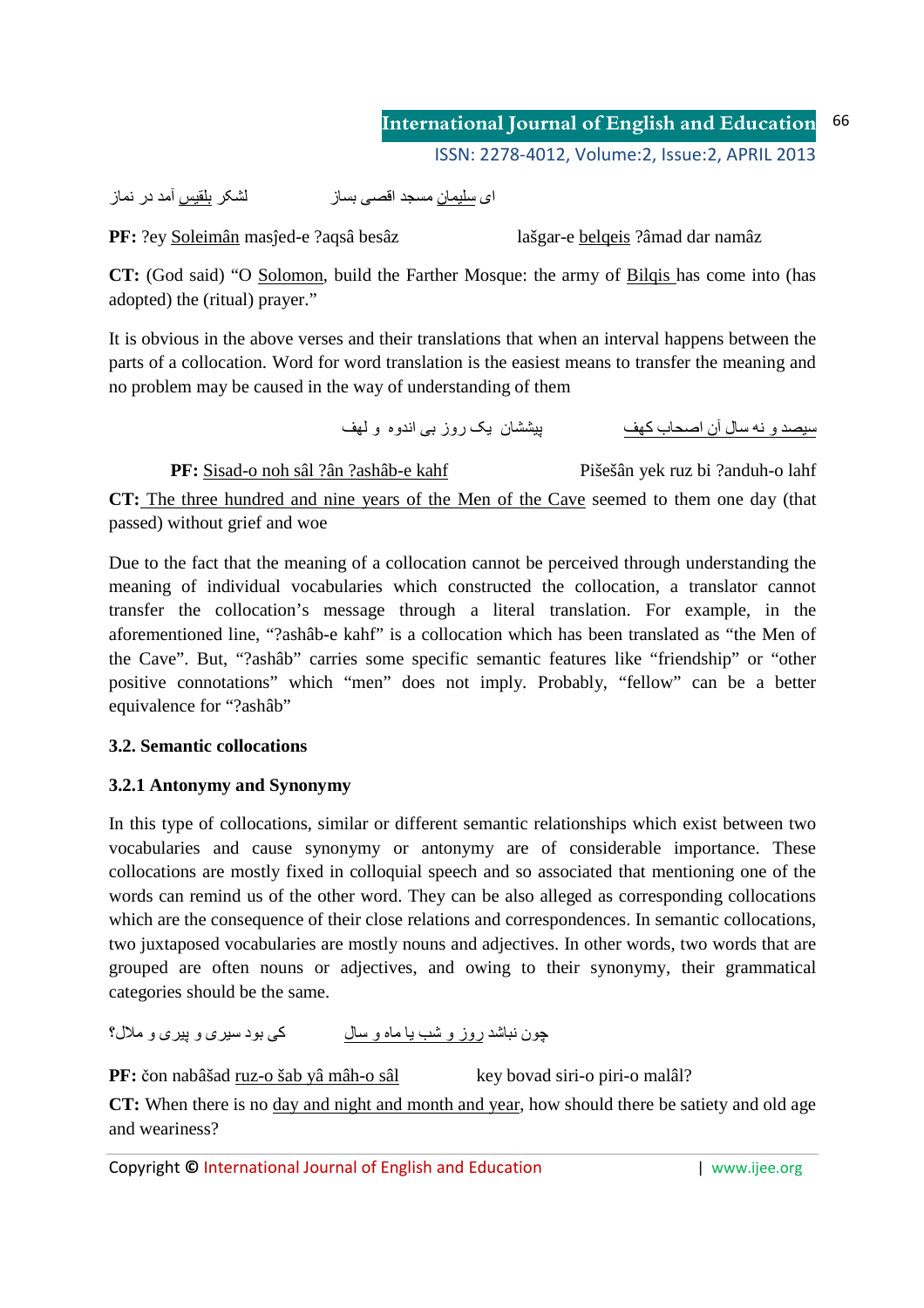پادشاهی نیستت بر ریش خود پادشاهی چون کنی بر نیک و بد؟

**PF:** Pâdešâhi nistat bar riše xod pâdešâhi čon koni bar niko bad?

**CT:** (If) thou have not sovereignty over thine own beard, how wilt thou exercise sovereignty over good and evil?

نور این شمس شموس فارسی است مستندر و زخاص و عام را او حارس است

**PF:** Nur-e ?in šams-e šomus-e fârsi ?ast ruz-e xâs-o ?âm râ ?u hâres ?ast **CT:** The light of this one who belongs to the Sun of suns is riding (in majesty): by day he is guarding high and low.

جز روان پاک او را شرق نه مسلم در طلوعش روز و شب را فرق نه

**PF:** ĵoz ravân-e pâk-e ?u râ šarq neh dar tolu?aš ruz-o šab râ farq neh **CT:** It has no Orient but the pure spirit: in (respect of) its rising, there is no different between day and night.

When words which construct a synonymous or antonymous collocation are juxtaposed near each other and do not have any metaphorical meaning, translator can easily get the collocation's meaning and transfer it through a literal translation.

<u>مغربی را مشرقی</u> کرده خدای کرده مغرب را چو شرق نورزای

**PF:** Maqrebi râ mašreqi karde xodây karde maqreb râ čo šarq nurzây **CT:** God made the Maghribi a Mashriqi: He made the place of sunset (Maghrib) light-producing like the place of sunrise (Mashriq)

As it is noticed, Maulana changed the structure of "maqrib" and "mašriq" by adding an "i" to the end of the words and fashioned them into the attributive adjectives of "maqribi" and "mašriqi", but still a directional opposition can be seen between two vocabularies. The translator could not get this opposition and was not successful in choosing appropriate equivalences for them, so he translated them as proper nouns.

خود رہا کن لشکر دیو و پری کز میان جان کنندم صفدری

**PF:** Xod rahâ kon lašgar-e div-o pari kaz miyân-e jân konandam safdari **CT:** Let alone the army of demons and genies who, (devoted to me) from the core of their hearts, cleave the ranks (of enemies) for me.

The collocation of "div-o pari" which is translated as "demons and genies" is consisting of an antonymous relationship. But this relationship has not been in its translation, since "genie" is not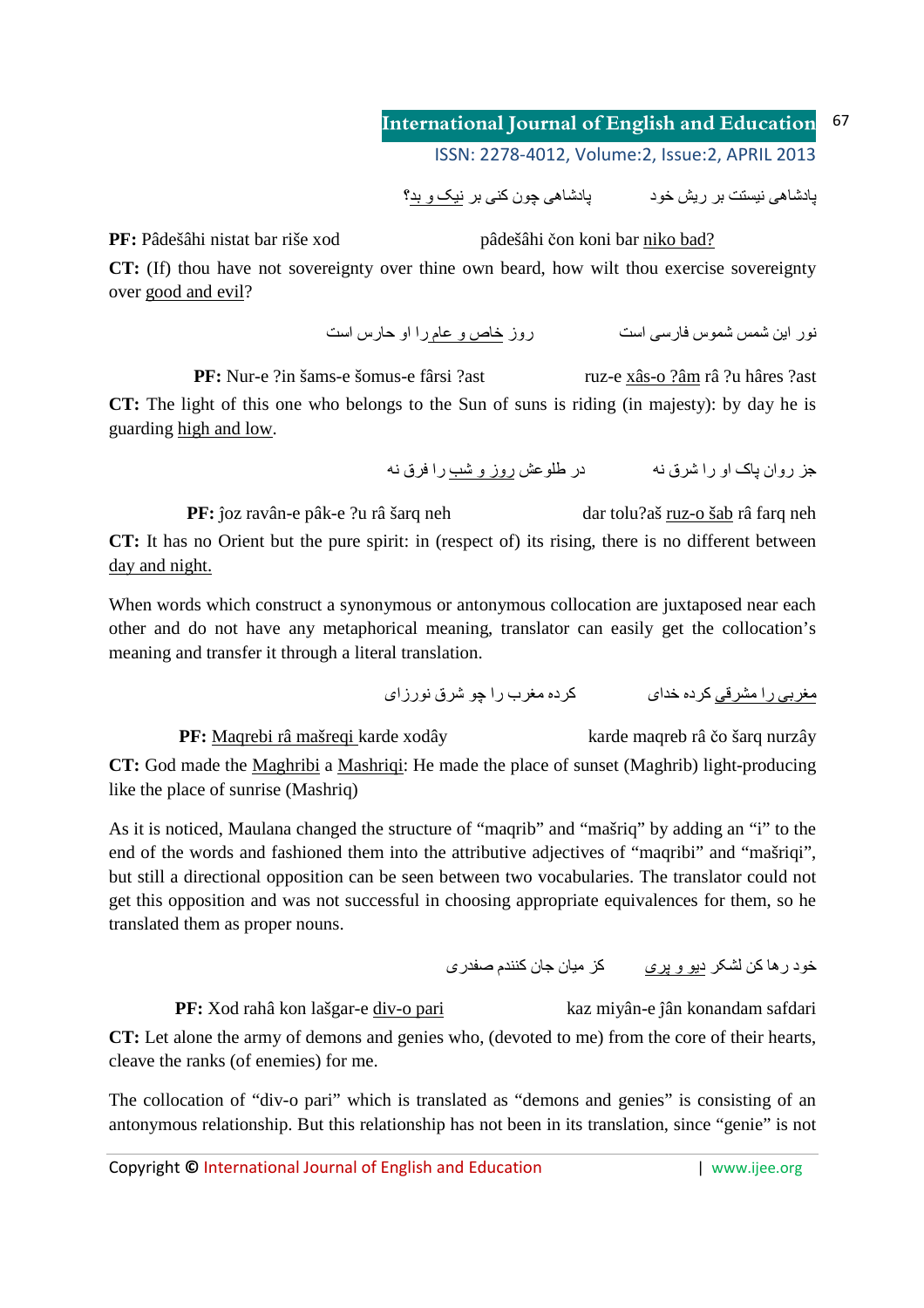equivalent with "pari", so this translation does not imply the existing antonymy and semantic features of "pari" in the original poem. The collocation of "div-o pari" is the symbol of "goodness and badness".

بر سر تختے، شنبد آن نبک نام مسلم نے است ملقطقے، و ھای و ھو ی شب ز بام

**PF:** Bar sar-e taxti šenid ?ân niknâm taqtaqi-o hây-o huy-e šab ze bâm

**CT:** (Reclining) on a throne, that man of good name heard at night a noise of tramping and shrill cries from the roof.

"Hây-o huy" is onomatopoeia, and the translator has considered it as two separate words and tried to find two equivalences for "hay" and "huy". Therefore, he has chosen "shrill" for "hây", and "cries" for "huy". Semantically, his translation is roughly equivalent to the original but in the original form, there is the conjunction of "and" between "hây" and "huy" which does not exist in the translation.

ز ان ندا دبنھا ھمی گر دند گیر ہے ۔ شاخ و پر گ دل ھمی گر دند سبز

**PF:** zân nedâ dinhâ hami gardand gabr šâx-o barg-e del hami gardand sabz **CT:** At (the sound of) that voice (men's) religions wax great; the leaves and boughs of the heart become green.

"šâx-o barg", which means "boughs and leaves", is a collocation that has a high frequency in Persian language and implies a metaphorical meaning. This collocation is accompanied with a simile that the translator could not perceive it, so he translated it literally. In addition, he has changed the place of "boughs" and "leaves". It can be assumed that the translator was not aware of the application of these words as a collocation in Maulana's poetry.

چونکه بلقیس از <u>دل و جان</u> عزم کرد بر زمان رفته هم افسوس خورد

**PF:** čonke belqeis ?az del-o ĵân ?azm kard bar zamân-e rafte ham ?afsus xord **CT:** When Bilqis set out (from Saba) with heart and soul, she felt remorse too for the bygone time,

"Del-o jân" is a collocation which means "wanting or doing something eagerly and wholeheartedly". This collocation has been translated as "with heart and soul"; therefore, the translator could be adequately successful in finding an appropriate equivalence.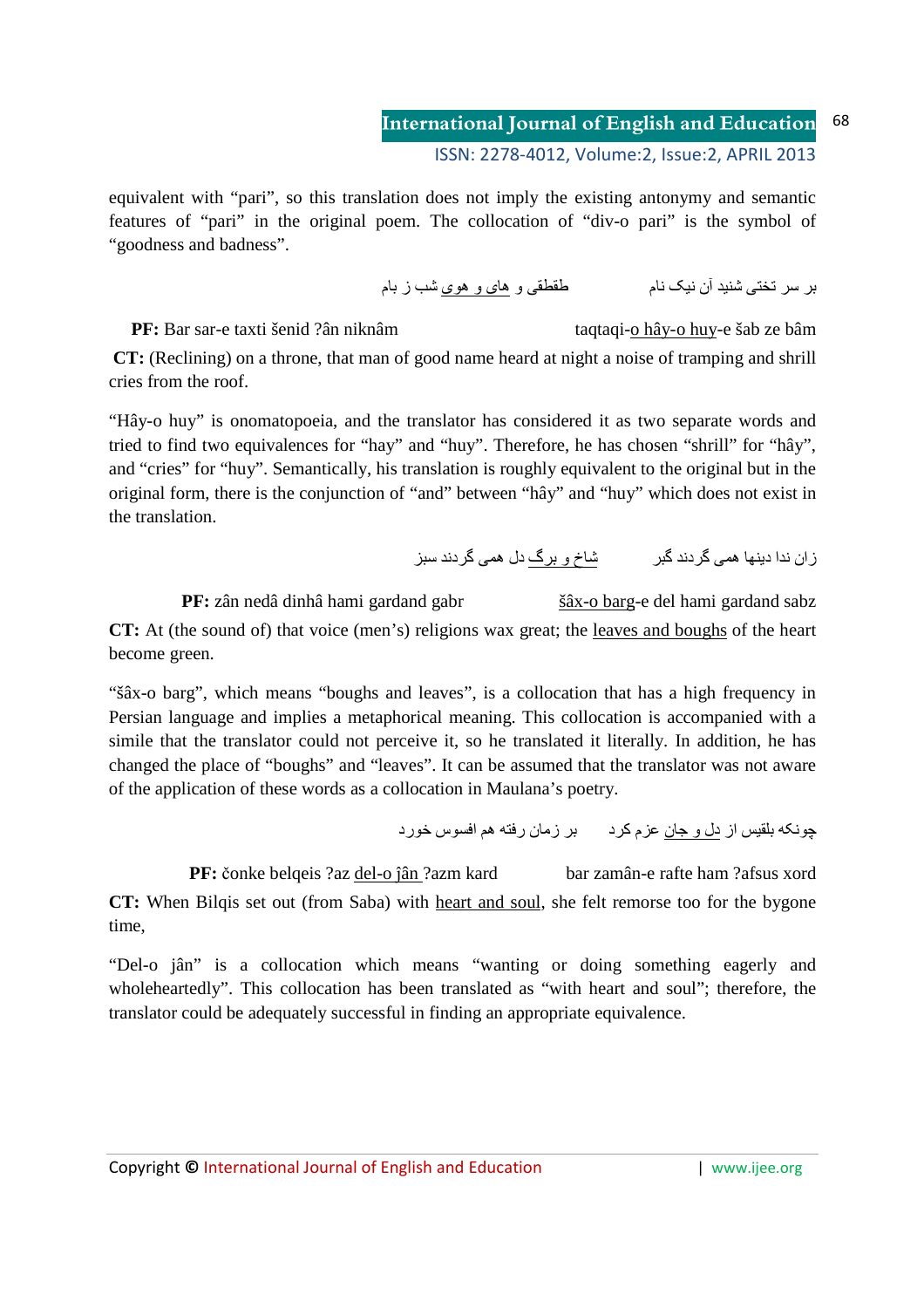شد <u>زمین و أسمان</u>، <u>خندان و شاد</u> کین چنین شاهی ز ما دو جفت زاد

**PF:** šod zamin-o ?âsemân xandân-o šâd kin čenin šâhi ze mâ do ĵoft zâd **CT:** Earth and Heaven laugh and rejoice, saying 'from us two (who are) joined in wedlock such a king is born!

The collocation of "šâd-o xandân" is often used in Persian, but Maulana changed it into "xandâno šâd" to preserve his poem's rhythm. The meaning of the collocation is "happy and delighted" which are both adjectives, but the translator has altered the structure of both vocabularies into verbs and translated them individually. So, the translator, by considering word as his translation unit, has wrongly reduced lexical relationship which existed in the original collocation.

نقش أدم ليک معنى جبرئيل رسته از خشم و هوا و قال و قيل

**PF:** Naqše ?âdam lik ma?ni ĵebre?il raste ?az xašm-o havâ-o qâl-o qil **CT:** The form (of such a one is that of) Adam, but the reality is Gabriel: he has been delivered from anger and sensual passion and (vain) disputation.

"qil-o qâl" is another Persian collocation which implies "arguing and disputing". Here, the place of two words has been changed to maintain the poem's rhythm. As it can be observed, the translator has inadequately sufficed to transfer the meaning of the collocation.

پادشاهی داشت یک برنا پسر ظاهر و باطن مزین از هنر

**PF:** Pâdešâhi dâšt yek bornâ pesar zâher-o bâten mozayan ?az honar **CT:** A certain King had a young son, adorned with excellence within and without

"Zâher-o bâten" is a collocation which is made of two antonymous vocabularies which mean "outside" and "inside". The translator has attempted to retain the collocational structure through using "within and without" that both indicate a rhythmical relationship between two words and the existing antonymous relationship. Although "without" is not applied with this meaning as frequently as "outside", it is more fitting and can be easily inferred by English readers.

# **3.3. Culture-bound Collocations**

Culture-bound collocations are made of vocabularies which closely associated with the culture of source language. They are repeatedly used in colloquial language and can be only understood in source language; therefore, translator encounters some adversities when translating them.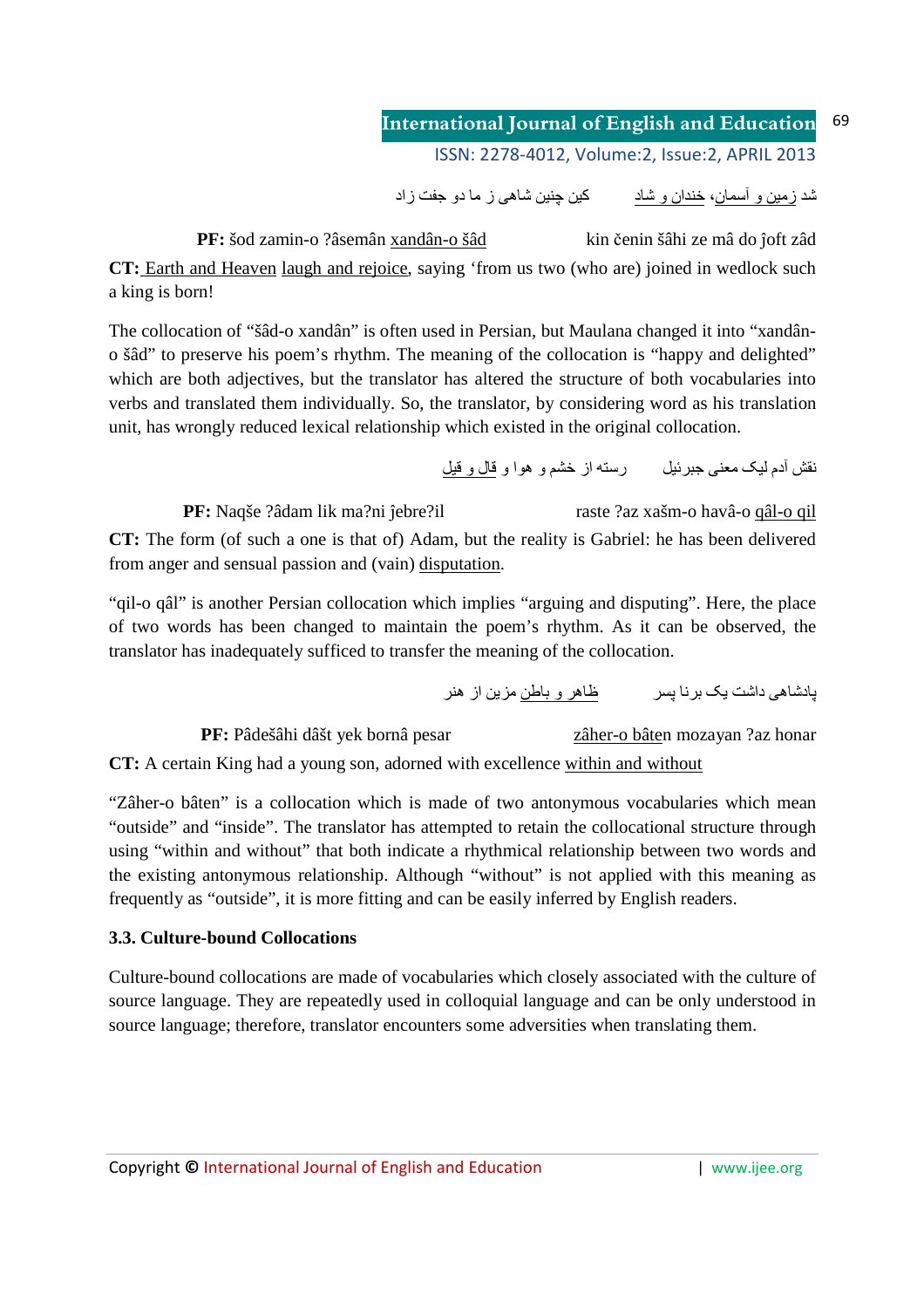تر ک آن گیر ید گر ملک سبا ست که بر و ن آب و گل بس ملکھاست

**PF:** tark-e ?ân girid gar molk-e sabâst ke borun-e ?âb-o gel bas molkhâst **CT:** Abandon (all) that, (even) if it is the kingdom of Saba, for beyond (this) water and earth there are many kingdoms.

"?âb-o gel", which literally means "water and mud", is a collocation consisting of two culturebound vocabularies. Another meaning which can be gotten from this collocation is mortal life. So, translator has faced two problems: the first one is translating a collocation, and the second one is translating culture-bound words. Nicholson<sup>3</sup>, the translator of these lines, has literally translated "?âb-o gel" into "water and earth", but he has put "this" in parentheses which is symbol of this life or transient life and added "beyond" which is indicative of "what comes after this life". Through the addition of these words, he could transfer the intended meaning in the original poem to English and compensate for the collocation's meaning, but he could not preserve lexical collocation existing in the original form.

آب و كُل ميگفت خود انكار نيست بانگ ميزد بي خبر كه اخبار نيست

**PF:** ?âb-o gel migoft xod ?enkâr nist bâng mizad bixabar ke ?axbâr nist **CT:** The water and clay was really saying, "There is no denial" (was really making an affirmation): it was crying, "There is no affirmation" (was uttering a denial) unaware (of the fact that its denial was an implicit affirmation).

In Maulana's poetry, the collocation of "?âb-o gel", which means "water and mud", mostly refers to the human beings' nature. For instance:

نسبت اصلم ز خاک و آب و گل این و کل را داد بزدان جان و دل

**PF:** Nesbat-e ?aslam ze xâk-o ?âb-o gel ?âb-o gel râ dâd yazdân ĵân-o del

**CT:** I'm originally made of clay, water and mud. God donated soul and spirit to me.

In the above line, a singular verb has been used for both "?âb-o gel". It is a meaningful and accepted structure to Persian speakers, but it is unlikely in English.

مثنوی اندر فروع و در اصول مسلم این ست، کر دستی قبول

**PF:** Masnavi ?andar foru?-o dar ?osul jomle ?âe tost, kardasti qabul **CT:** The whole Mathnawi in its branches and roots is thine: thou hast accepted (it).

<sup>-</sup> $3$  R. A. Nicholson was the first to make a full translation of all six books into English. It was published in three volumes (Books I and II, 1926; Books III and IV, 1930; Books V and VI, 1934).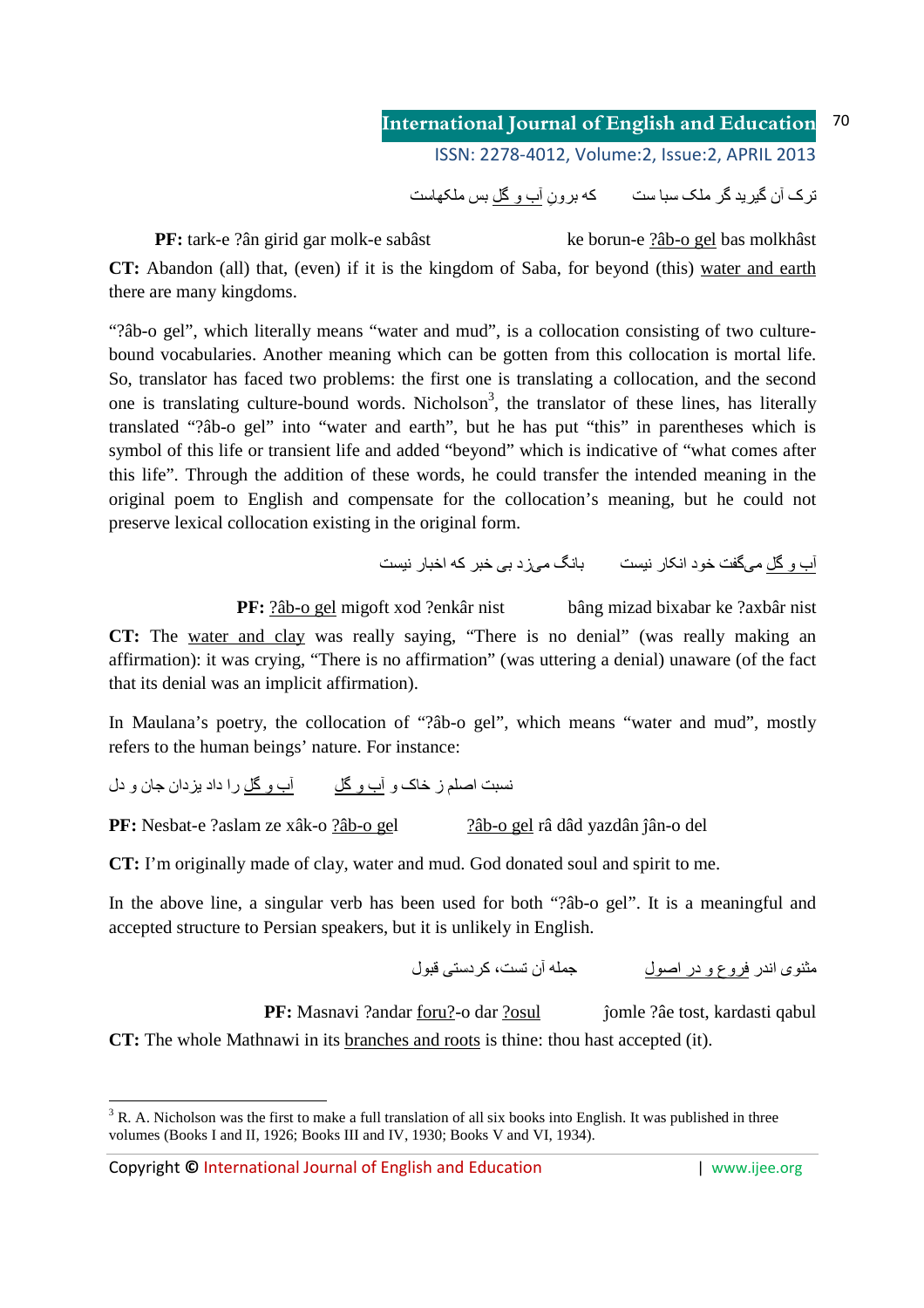"Foru?" and "?osul" are two religious vocabularies which have been literally translated as "branches" and "roots" in Nicholson's translation. It is obvious that connotative cultural and religious meanings of these vocabularies could not be transferred at all.

ميل مجنون بيش آن ليلي روان مسمع ميل ناقه پس، پي كره روان

meyl-e nâqe pas, pey-e korre ravân PF: Meyl-e maînun piše ?ân leyli ravân  $CT:$  Majnun's desire is speeding to the presence of that (beloved) Layla; the she-camel's desire is running back after her foal.

"Leyli and Maînun" is a very popular collocation in Persian poetry which is symbol of "love". All poets and speakers are aware of it, since it has strongly taken root in their culture. But, the English translator has regarded it as proper nouns and neglected the connotative meaning of the collocation due to his unfamiliarity with Persian culture and presuppositions.

بِيش من أوازت أواز خداست مستحسنة عاشق از معشوق حاشا كه جداست

PF: Piš-e man ?âvâzat ?âvâz-e xodâst ?âšeq ?az ma?šuq hâšâ ke îodâst

**CT:** To me thy voice is the voice of God: Heaven forfend that (I should say) the lover is separate from the Beloved

Substituting "lover and Beloved" for "?âšeq", mašuq" is an appropriate way to demonstrate the difference between physical love and spiritual love, since using capital letter is a familiar way for an English person to show spiritual love. English speakers consider a difference between god and God, the former refers to the only God while latter refers to mythological goddesses.

> بودم اندر عشق خانه بيقرار ديدم اندر خانه من نقش و نگار

PF: Didam ?andar xâne man naqš-o negâr

budam ?andar ?ešq-e xâne biqarâr

CT: I saw (beautiful) pictures and paintings in the house: I was without self-control in (my) love of the house.

"Naqš-o negâr" is a collocation whose meaning is a little bit different from "pictures and paintings". It is a known term in Iranian art which refers to delicate paintings with various colors and complicated designs. But, an English speaker cannot infer such meaning from "paintings and pictures". It is better to elaborate such culture-bound vocabularies in footnotes to help readers of Maulana's poetry.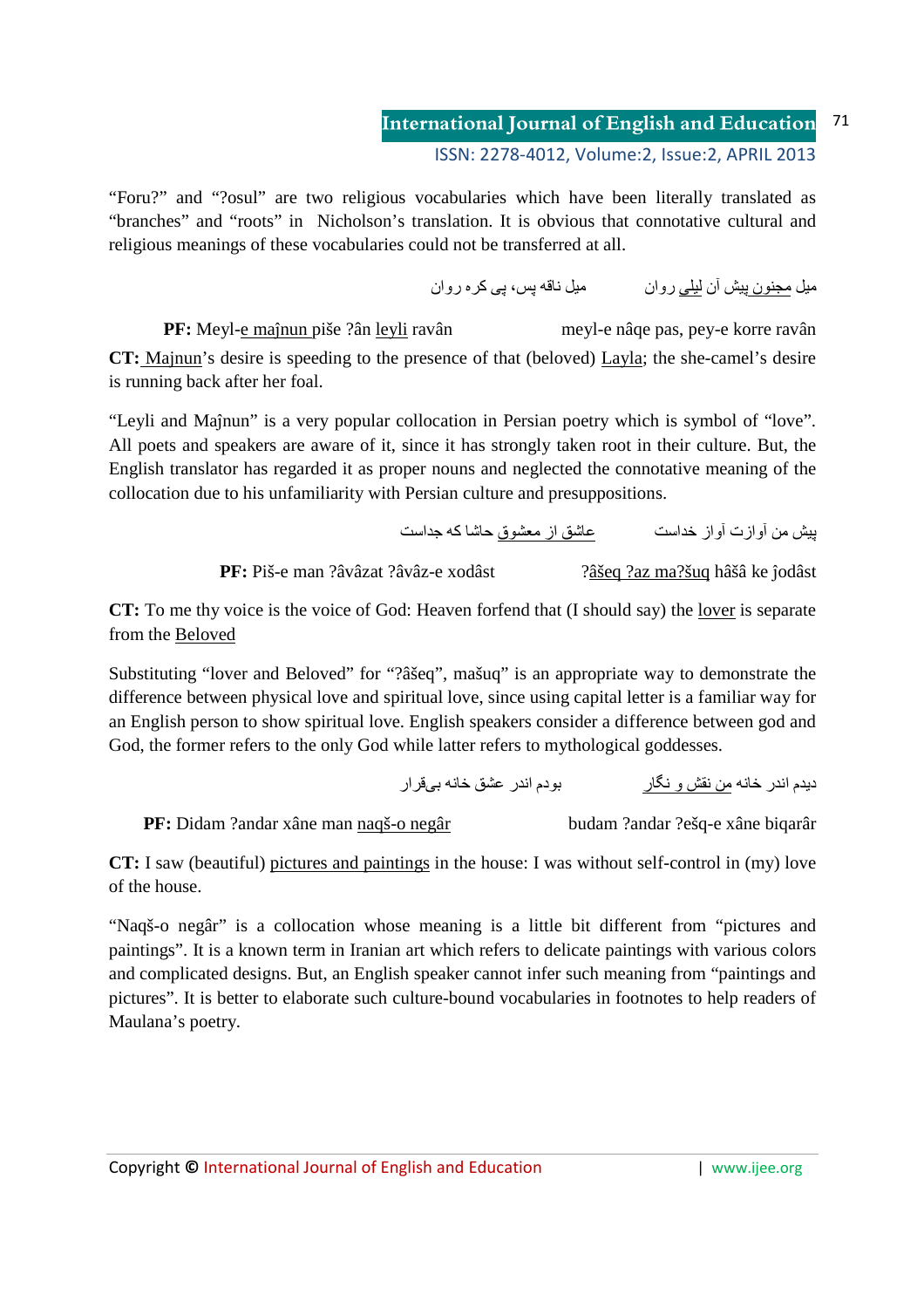ز ان شناسی باد ر ا گر آن صباست میسانی دیور ست این بیان آن خفاست

**PF:** Zân šenâsi bâd râ gar ?ân sabâst yâ daburast ?in bayân ?ân xafâst **CT:** By that (means) you know whether the wind is the east-wind or the west-wind: this (movement of the lion) is the explanation of that occult matter

"Sabâ wind" is a wind coming from the East and symbolizing lovers' message. Persian speakers are commonly familiar with this collocation and there is no need to differentiate between the east and the west wind for a Persian person. But, an English person is not aware of the reason of this juxtaposition; therefore, the translator had to wrongly mention both of them, since "Sabâ wind" comes from the East and it shows that the translator did not thoroughly get the meaning.

# **4. Conclusion**

The aim of this study is to compare verses of Mathnavi as a Persian work which contains a large number of cultural and religious references with its English translation. The article has been limited into the subject of collocations as linguistic tools with a different application when used in poetry. The results show that the degree of difficulty in translating collocations is depended on the type of collocation and the existence of similar views in target language. Collocations related to religious contexts appear to be the most difficult ones. Translator takes several approaches to deal with them. S/he may change them into more familiar ones for the reader which happens when translator tends to domesticate the text. In some cases the translator prefers a word for word translation and adds footnotes to explain the terms. Other difficult collocations include those related to the culture. When there is an equal collocation in the target language with the same meaning no problem appears. But in most cases the meaning or form has to be changed to become understandable for the target reader. The third type which is easier in relation to previous types includes collocations with semantic relations between them. Most of the time they pose no serious problem and even a word for word translation might be adequate. But sometimes they go beyond their primary meaning and adopt a secondary meaning and play the role of a literary device such as metaphors which demands translator's attention when dealing with.

# **References**

Afrashi, Azita (2002), Assessing Lexical Collocations, *zaban-o adab journal* 3(7,8), 74-82

Baker, M. (1992). *In other words: A course book on translation*. London: Routledge.

Brown, Keith (2006), *Encyclopedia of Language and Linguistics*, Second edition, Oxford: Oxford University Press.

Chomsky, Noam (1965), *Knowledge of Language*, New York: Praeger Special Studies.